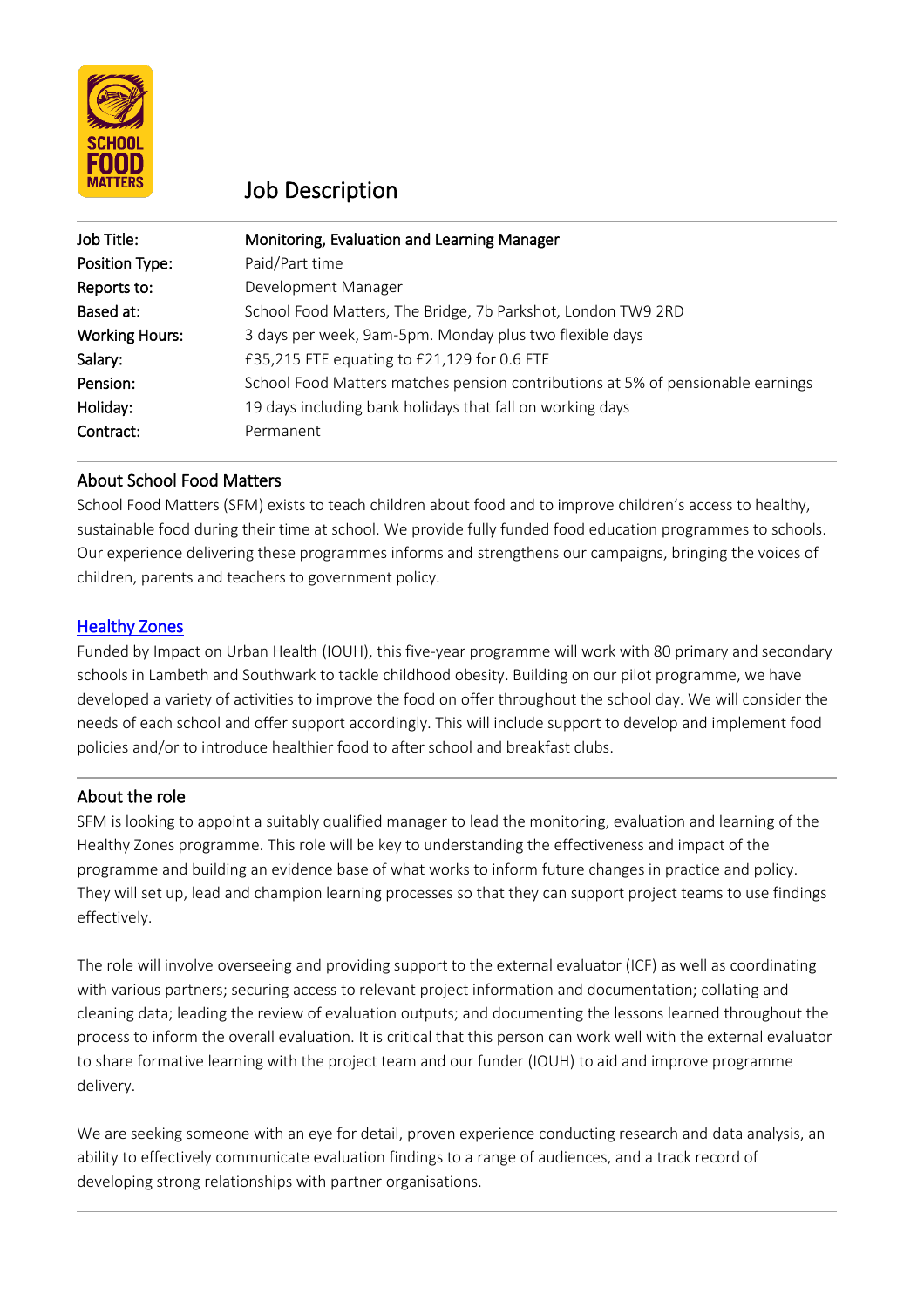## Key tasks:

## Coordination

- Coordinate exchange of findings between SFM and ICF to inform programme learning
- Support the external evaluator to refine data collection tools for use in school settings
- Coordinate data collection and monitoring activities between the programme team and external evaluator, perform regular quality checks
- Keep the external evaluator updated about changes to programme delivery or evaluation context, and the delivery team updated about developments to the evaluation
- Facilitate access to the necessary information, data and contacts required for the evaluation.

## Data collection and strategic planning

- Regularly review and update the evaluation framework and tools for SFM's food education programme
- Periodically update SFM's Theory of Change to support strategic planning

## Report writing and presentation

• Coordinate with ICF to clarify content and structure for interim and final reports as the evaluation progresses. Support the Healthy Zones and wider SFM team with reporting as required. Assist with the presentation of results to both internal/external audiences

The Monitoring, Evaluation and Learning Manager will also undertake any other tasks relevant to the affairs of SFM that may arise from time to time. Therefore, being flexible and approaching the job with an open and positive mindset is essential!

# Person Specification

#### Essential

- Excellent understanding of theories, concepts and approaches to evaluation
- Strong practical research experience (including collection and analysis of both qualitative and quantitative data)
- Experience of setting up or managing learning and/or using evidence to improve interventions
- Experience of building and maintaining strong working relationships with external contractors or partners
- A practical understanding of the challenges of conducting research in schools
- Clear and concise writing skills
- Good understanding of data management and GDPR

#### Desirable

- Experience working remotely and/or with an organisation that has remote workers
- Experience working in the charity sector
- An interest in children's health, campaigning and environmental issues
- Experience of working with case management databases

# Applying for this job

Once you have thoroughly read this job description and had a careful look at our website, please complete the application for[m here.](https://airtable.com/shraZ9ceDwaf81RFJ) The electronic form cannot be saved so we suggest you use the word documen[t here](https://sfm0607.sharepoint.com/:w:/s/Management/EcHWpGX-0ltOmOBuMWLXvc0B9viAbDZOoCICkvz5UatTcw?e=WKbSYH) as a template.

Applications must be submitted by midnight on Sunday 26 June 2022. Interviews will be held at our offices The Bridge, 7b Parkshot, London TW9 2RD on Tuesday 5 July 2022.